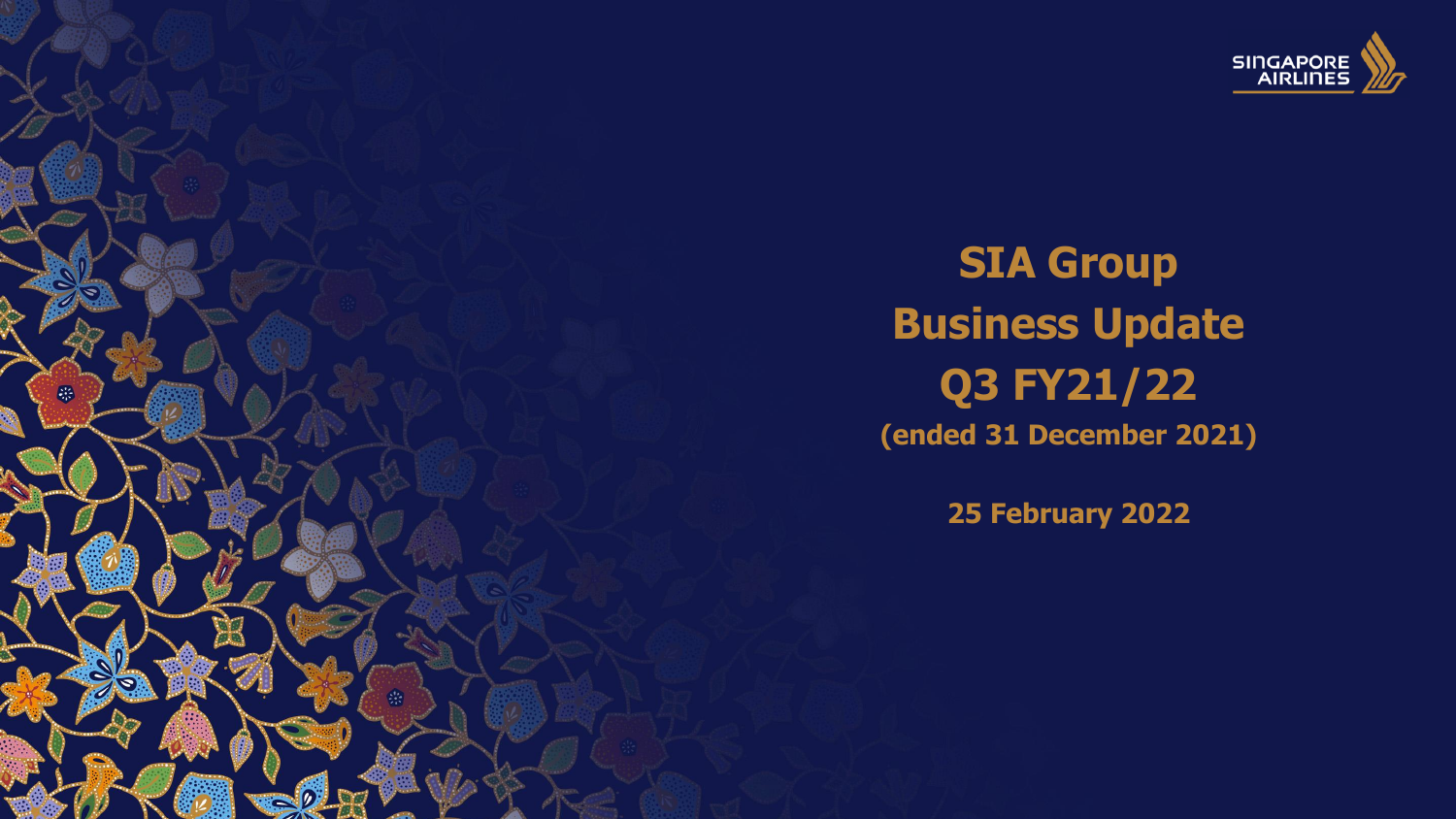# **GROUP FINANCIAL RESULTS**

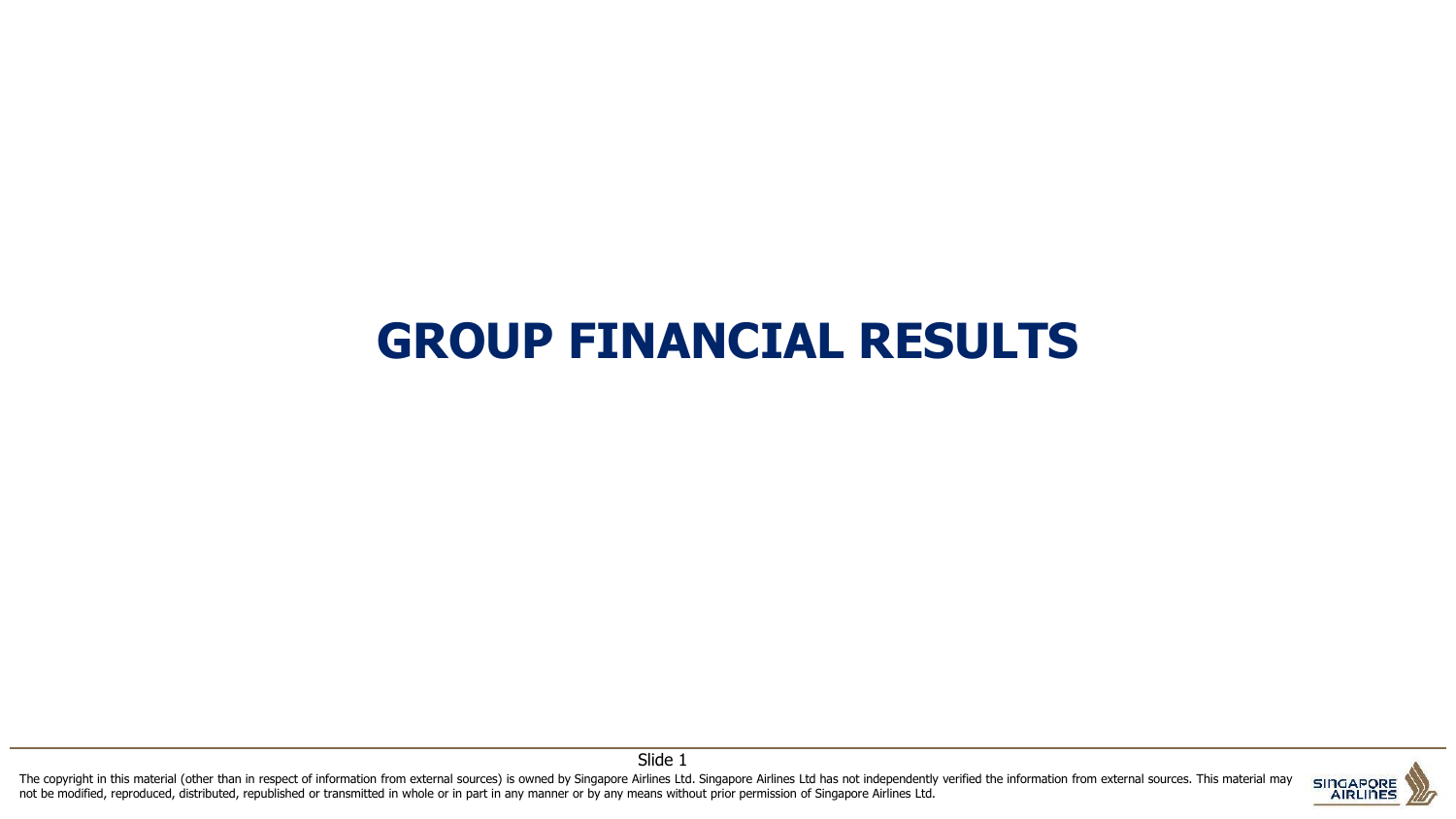#### **Group Financial Results**

Key Takeaways – Q3 FY21/22 Results

**SIA Group posted first quarterly net profit of \$85 million since onset of Covid-19 pandemic**

**Q3 FY21/22 operating profit came in at \$76 million driven by improvement in passenger and cargo revenues**

**Significant growth in passenger numbers as vaccinated travel lanes unlock pent-up demand for air travel during year-end holiday season**

**Record cargo revenues surpassing the \$1 billion mark for the first time, as robust demand and tight capacity support loads and yields**

**Operating cash surplus of \$322 million achieved for the first nine months of FY21/22**

**Continued investment in transformation positions SIA Group for future growth**



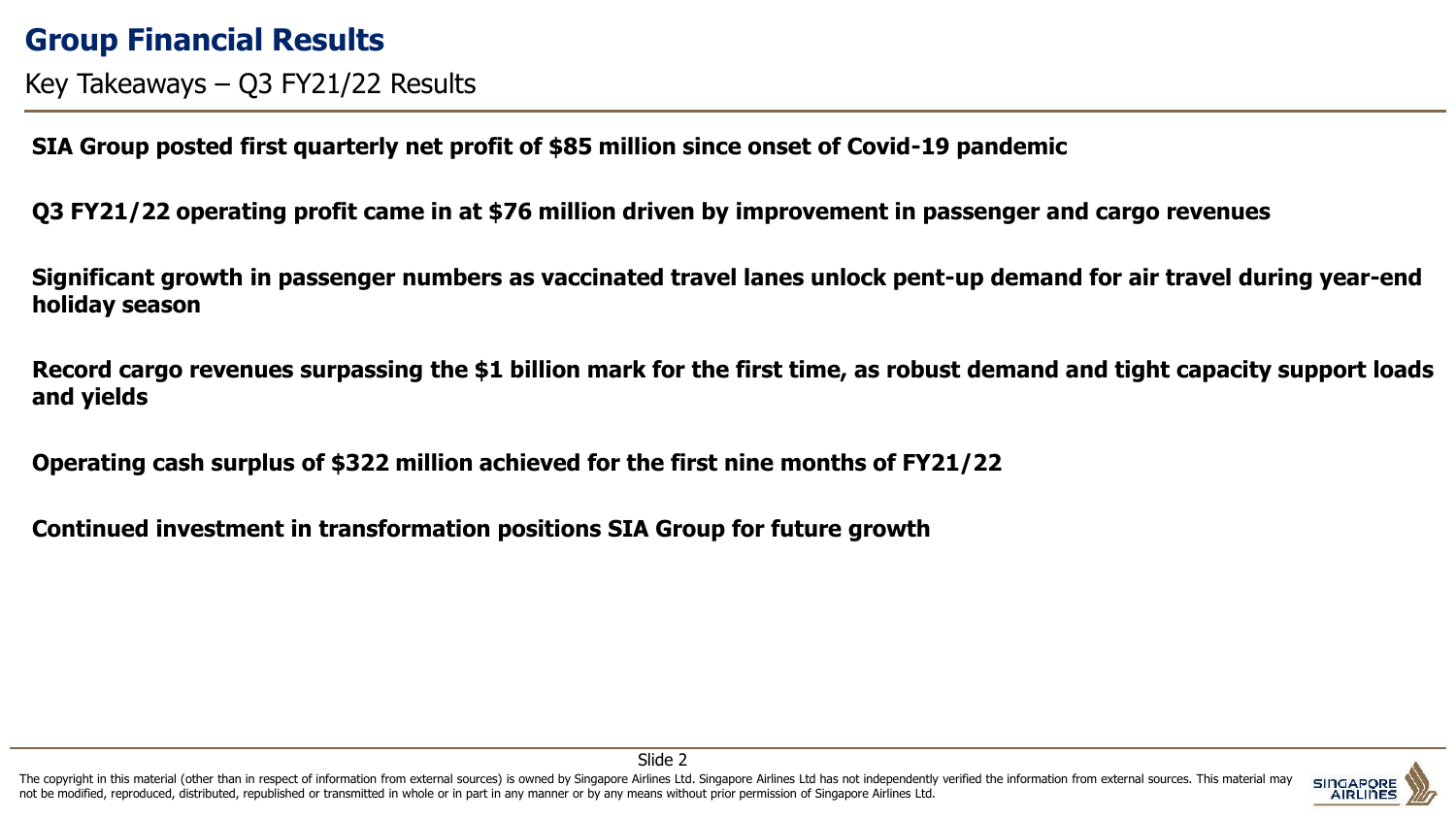#### **Group Operating Statistics**

Calibrated capacity recovery continues



Slide 3

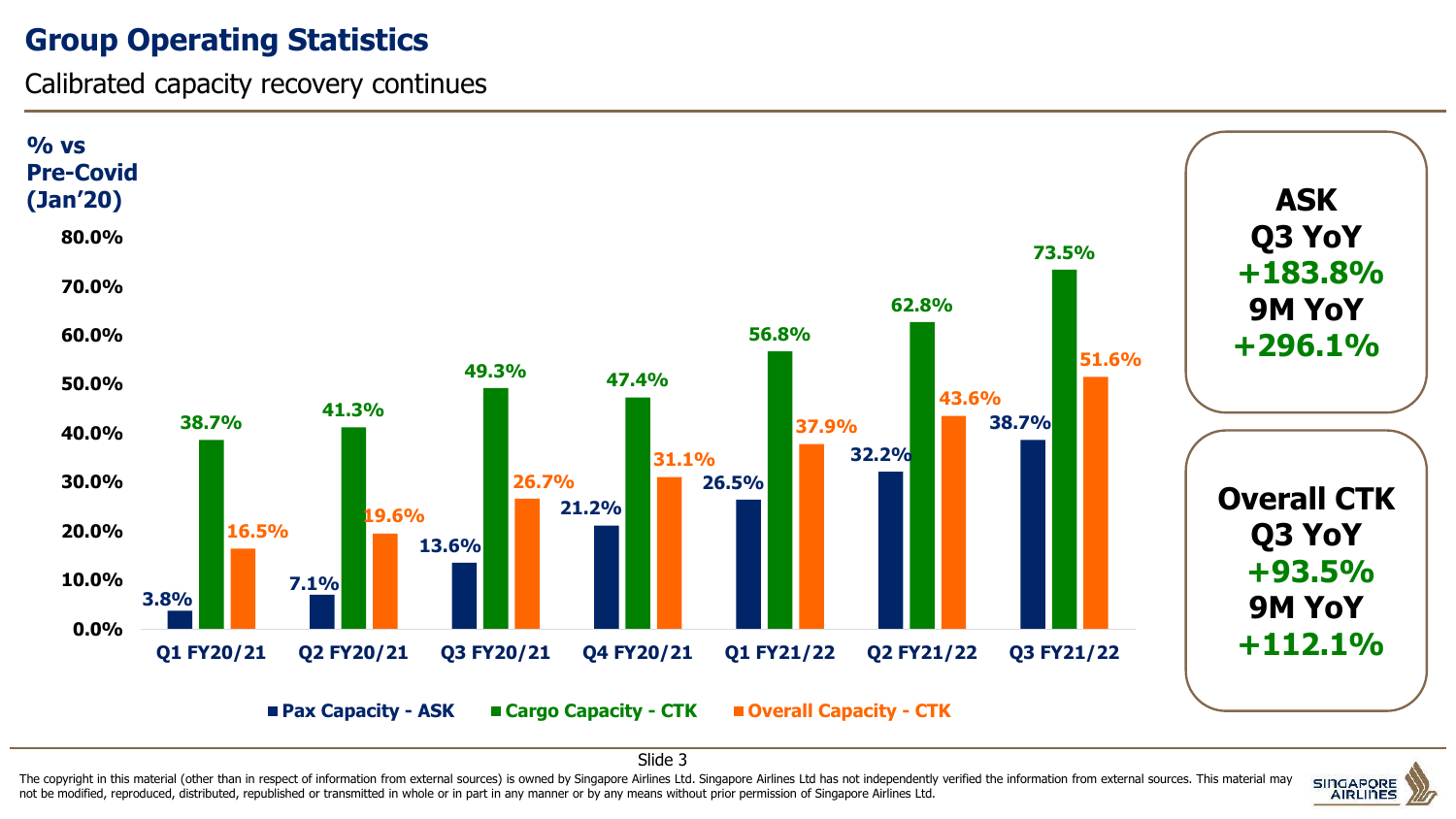#### **Group Financial Results**

|                                                                                                                                                                                | Q <sub>3</sub><br><b>FY21/22</b><br>(S'M)  | Q <sub>3</sub><br><b>FY20/21</b><br>(S'M)            | Better/<br>(Worse)<br>(S'M)                               | Better/<br>(Worse)<br>(9/6)                                 | <b>9M</b><br><b>FY21/22</b><br>(S'M)               | <b>9M</b><br><b>FY20/21</b><br>(S'M)                  | Better/<br>(Worse)<br>(S'M)                                 | Better/<br>(Worse)<br>(9/0)                                   |
|--------------------------------------------------------------------------------------------------------------------------------------------------------------------------------|--------------------------------------------|------------------------------------------------------|-----------------------------------------------------------|-------------------------------------------------------------|----------------------------------------------------|-------------------------------------------------------|-------------------------------------------------------------|---------------------------------------------------------------|
| <b>Total Revenue</b>                                                                                                                                                           | 2,316.0                                    | 1,066.7                                              | 1,249.3                                                   | <b>117.1%</b>                                               | 5,142.9                                            | 2,701.1                                               | 2,441.8                                                     | 90.4%                                                         |
| <b>Total Expenditure</b><br>-- Net fuel cost<br>Fuel cost (before hedging)<br>Fuel hedging (gain)/loss<br>-- Fuel hedging ineffectiveness<br>-- Fair value loss/(gain) on fuel | 2,239.7<br>633.4<br>689.2<br>(55.8)<br>0.8 | 1,397.5<br>273.5<br>185.9<br>87.6<br>35.5<br>(186.5) | (842.2)<br>(359.9)<br>(503.3)<br>143.4<br>35.5<br>(187.3) | $(60.3)\%$<br>$(131.6)\%$<br>n.m.<br>n.m.<br>100.0%<br>n.m. | 5,686.0<br>1,443.6<br>1,551.2<br>(107.6)<br>(78.0) | 4,894.8<br>649.5<br>404.3<br>245.2<br>497.3<br>(84.7) | (791.2)<br>(794.1)<br>(1, 146.9)<br>352.8<br>497.3<br>(6.7) | $(16.2)\%$<br>$(122.3)\%$<br>n.m.<br>n.m.<br>100.0%<br>(7.9)% |
| derivatives<br>-- Non-fuel expenditure<br><b>Operating Profit/(Loss)</b>                                                                                                       | 1,605.5<br>76.3                            | 1,275.0<br>(330.8)                                   | (330.5)<br>407.1                                          | $(25.9)\%$<br>n.m.                                          | 4,320.4<br>(543.1)                                 | 3,832.7<br>(2, 193.7)                                 | (487.7)<br>1,650.6                                          | $(12.7)\%$<br>75.2%                                           |
| <b>Net Profit/(Loss)</b>                                                                                                                                                       | 84.7                                       | (141.8)                                              | 226.5                                                     | n.m.                                                        | (752.1)                                            | (3,608.8)                                             | 2,856.7                                                     | 79.2%                                                         |

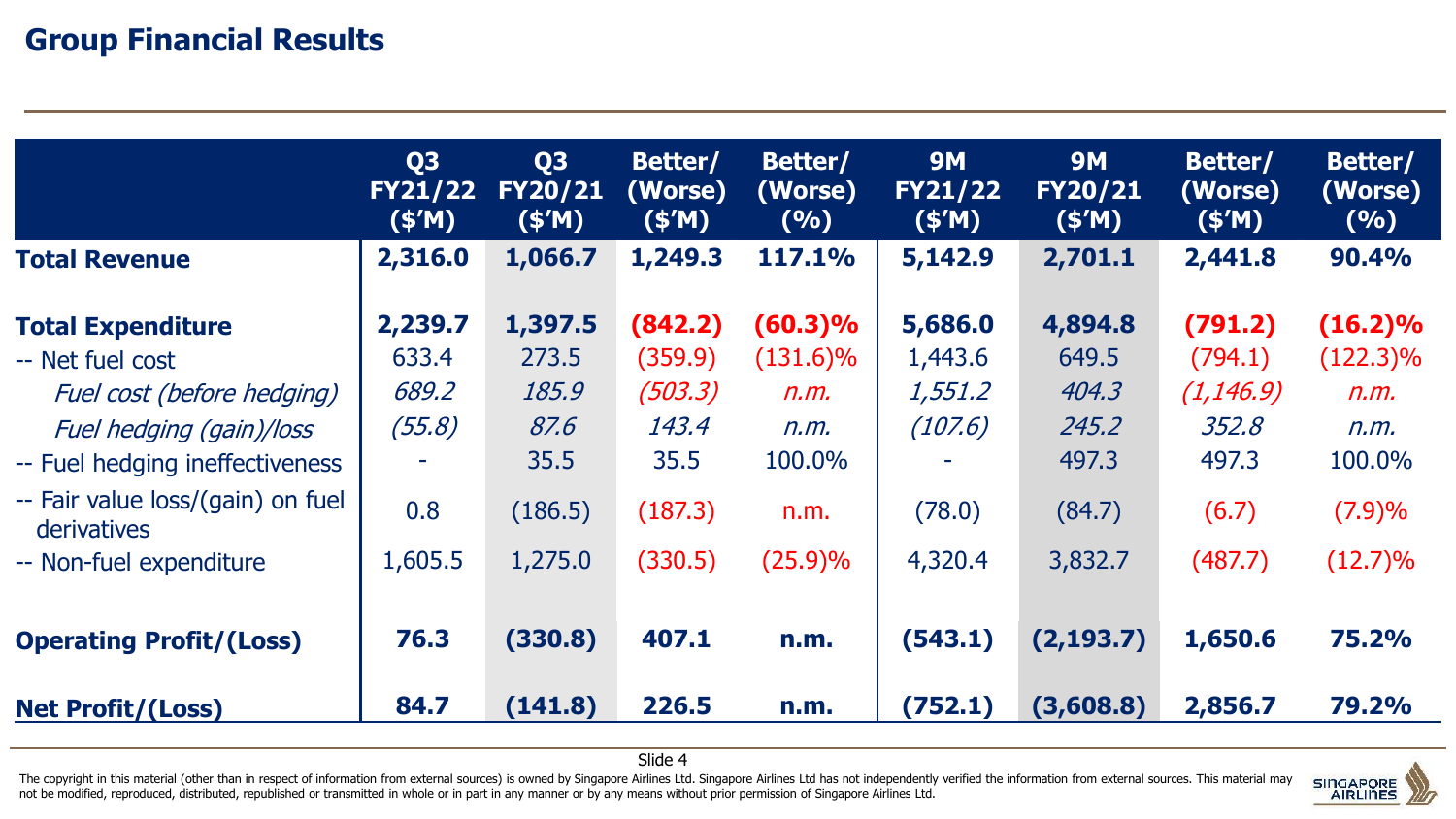#### **Group Revenue Q3 FY21/22**

Revenue driven by pent-up passenger demand from VTL during year-end holiday season and strong cargo demand





Slide 5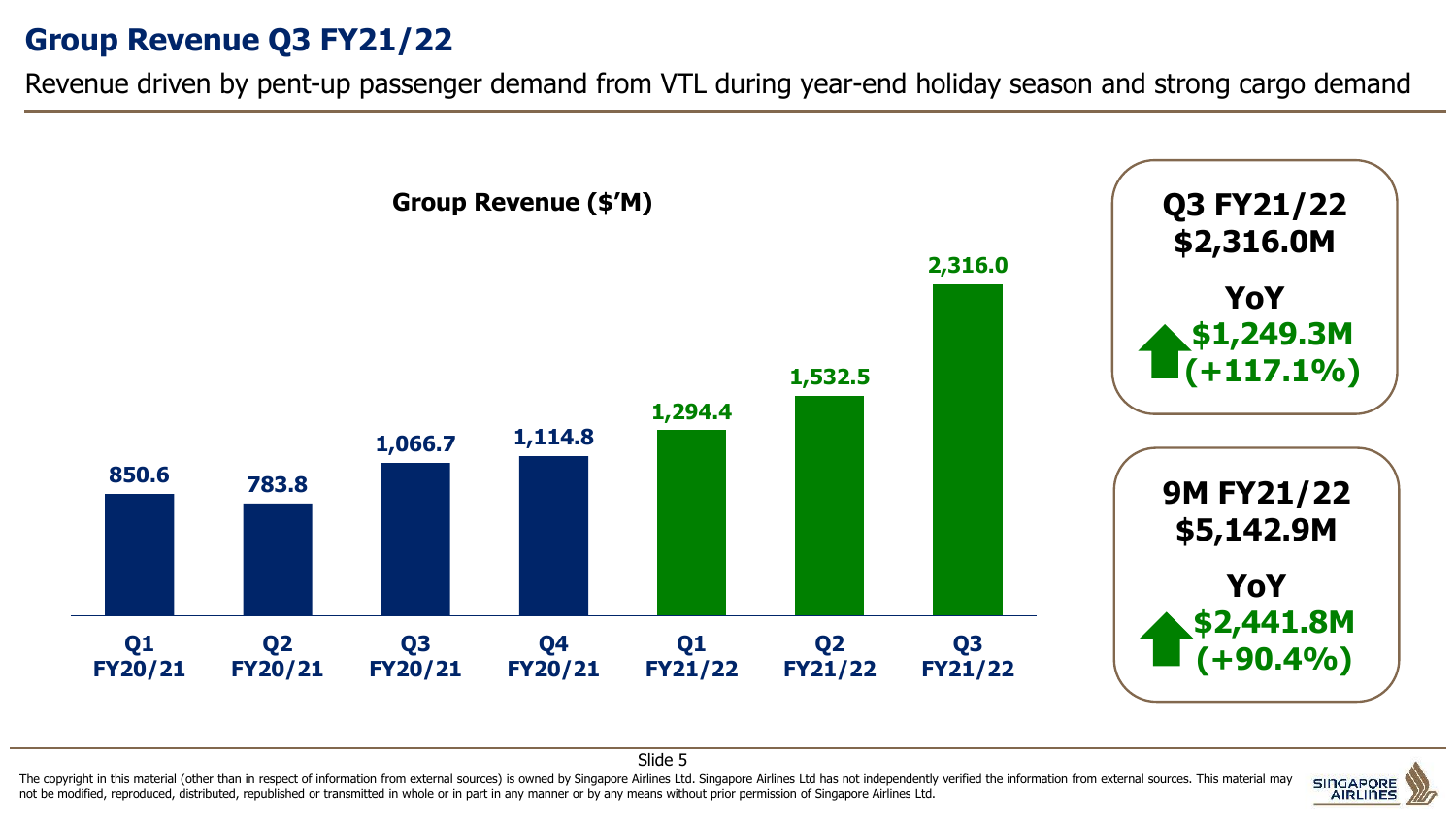### **Group Revenue Q3 FY21/22**

Revenue driven by pent-up passenger demand from VTL during year-end holiday season and strong cargo demand



^ Q3 FY19/20 was the last full quarter prior to the onset of Covid-19

Slide 6

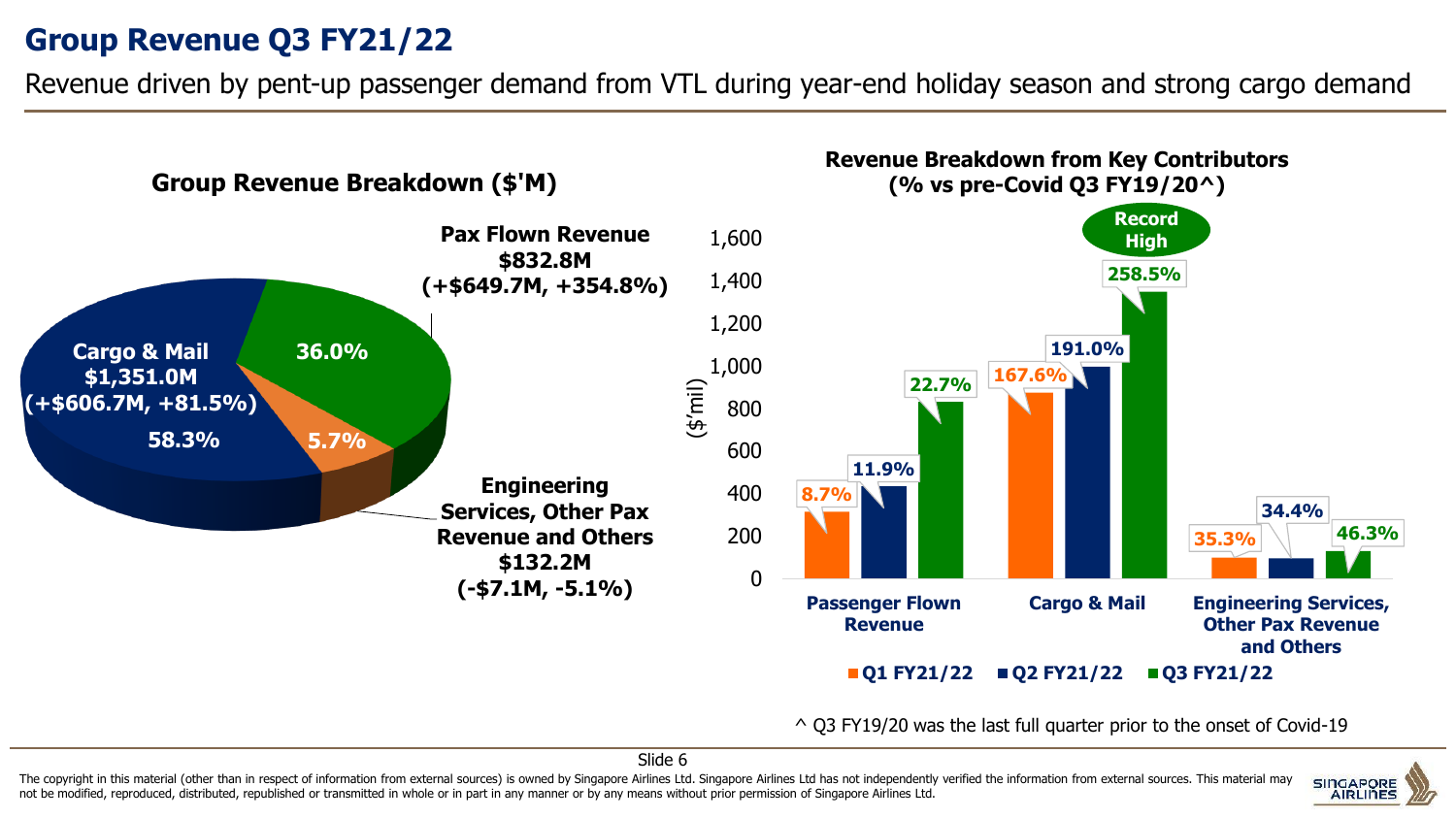### **Group Expenditure Q3 FY21/22**

Group expenditure grew on expansion of operations



The copyright in this material (other than in respect of information from external sources) is owned by Singapore Airlines Ltd. Singapore Airlines Ltd has not independently verified the information from external sources. T Slide 7

not be modified, reproduced, distributed, republished or transmitted in whole or in part in any manner or by any means without prior permission of Singapore Airlines Ltd.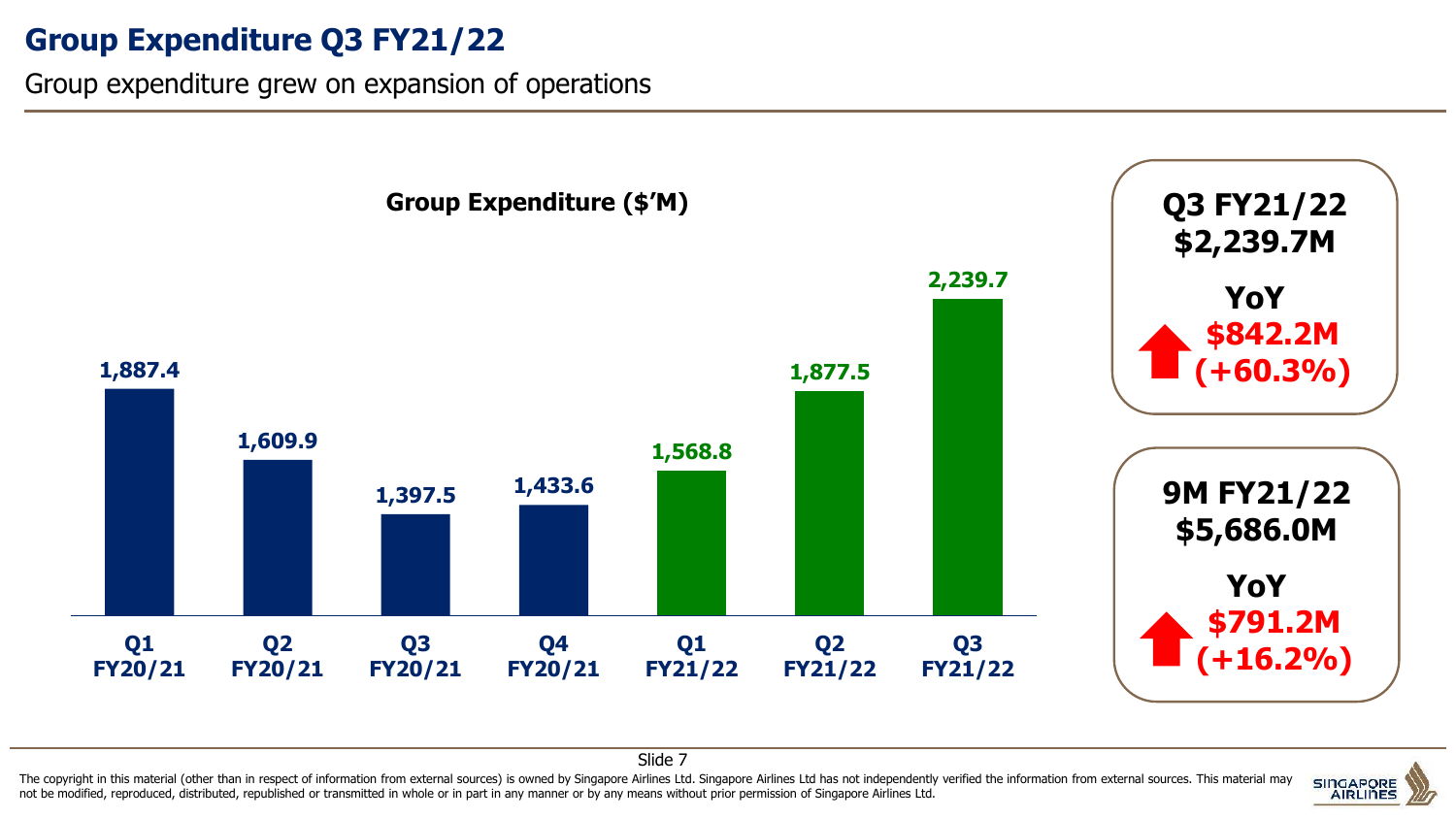#### **Group Expenditure Q3 FY21/22**

On adjusted basis, Group expenditure grew on expansion of operations





Slide 8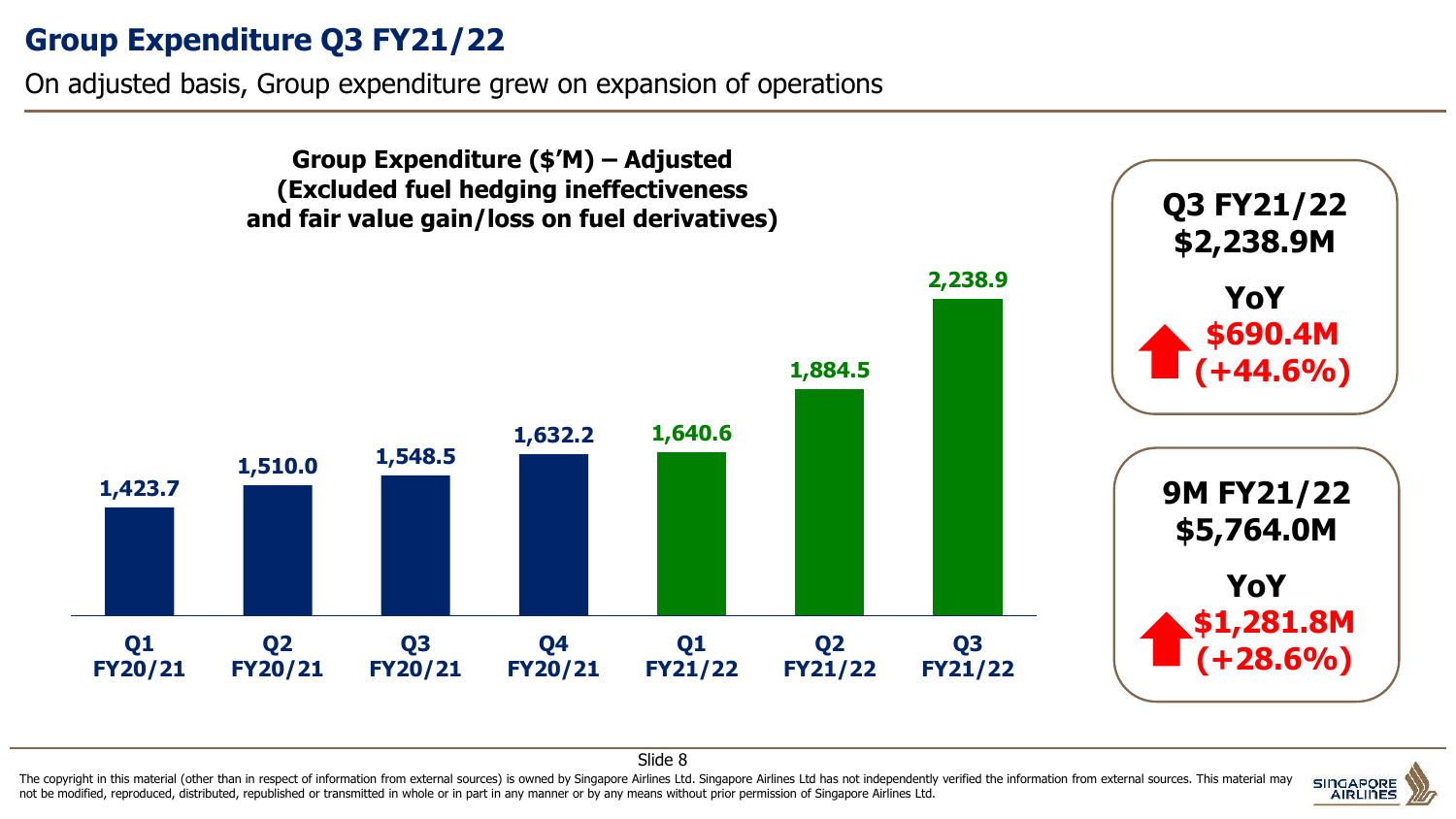### **Group Expenditure Q3 FY21/22**

Higher net fuel cost and non-fuel expenditure with increased flying activities



- Net fuel cost rose  $131.6\%$ (+\$359.9M) mainly on higher fuel prices (+\$329.9M) and an increase in volume uplifted (+\$173.0M), partially offset by a swing from a fuel hedging loss to a gain (-\$143.4M)
- The 25.9% increase in non-fuel expenditure (or +\$330.5M) was well within the 183.8% increase in passenger capacity and the 49.2% increase in cargo capacity.



Slide 9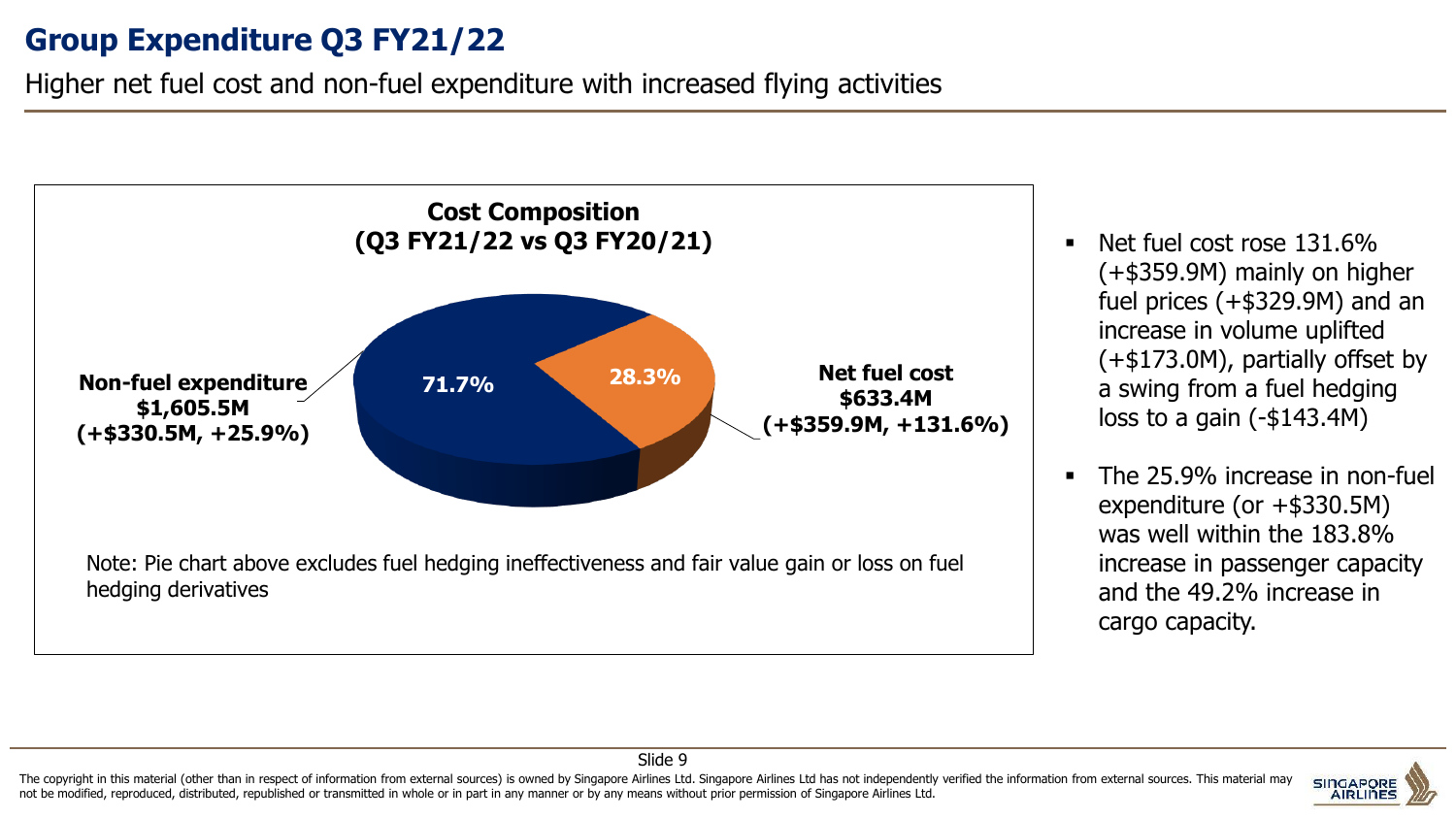#### **Net Fuel Cost Q3 FY21/22**

Net fuel cost up due to higher fuel prices and volume uplifted, partially mitigated by hedging gain vs loss last year



Slide 10

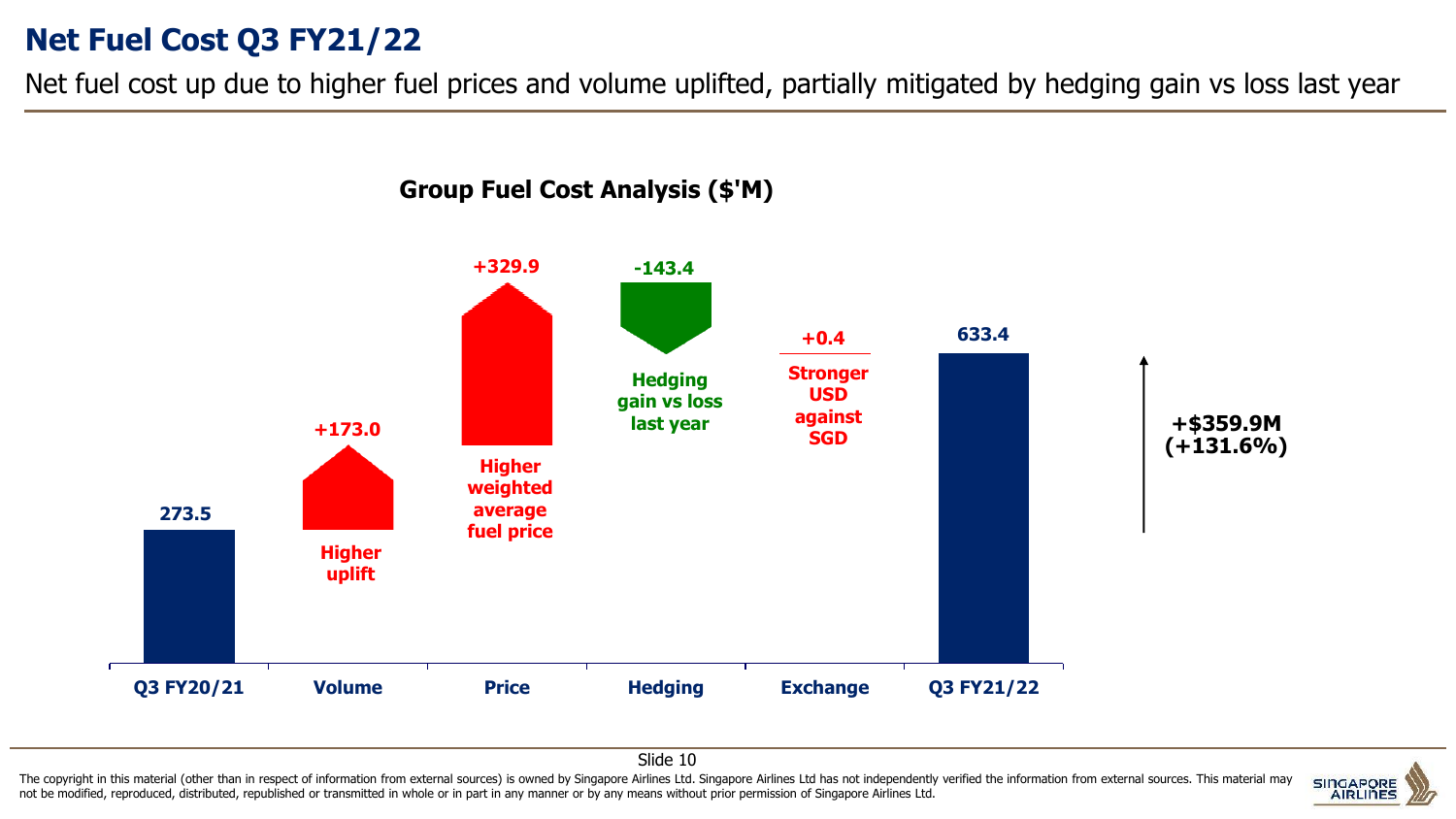### **Group Operating Profit Q3 FY21/22**

Turnaround from operating loss to operating profit driven by recovery of pax demand and strong cargo performance





Slide 11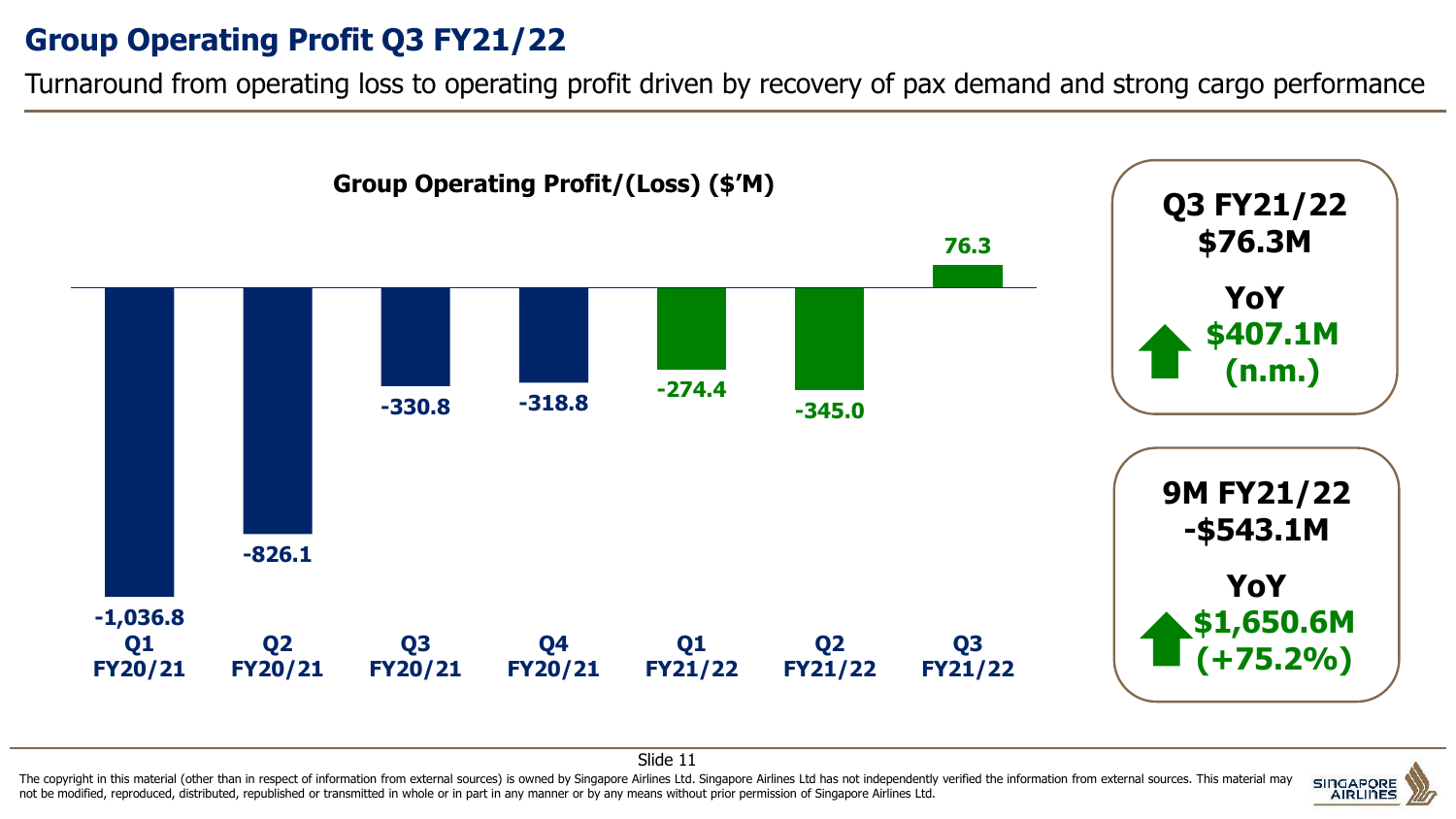## **Group Operating Profit Q3 FY21/22 - Adjusted**

Turnaround from operating loss to operating profit driven by recovery of pax demand and strong cargo performance





Slide 12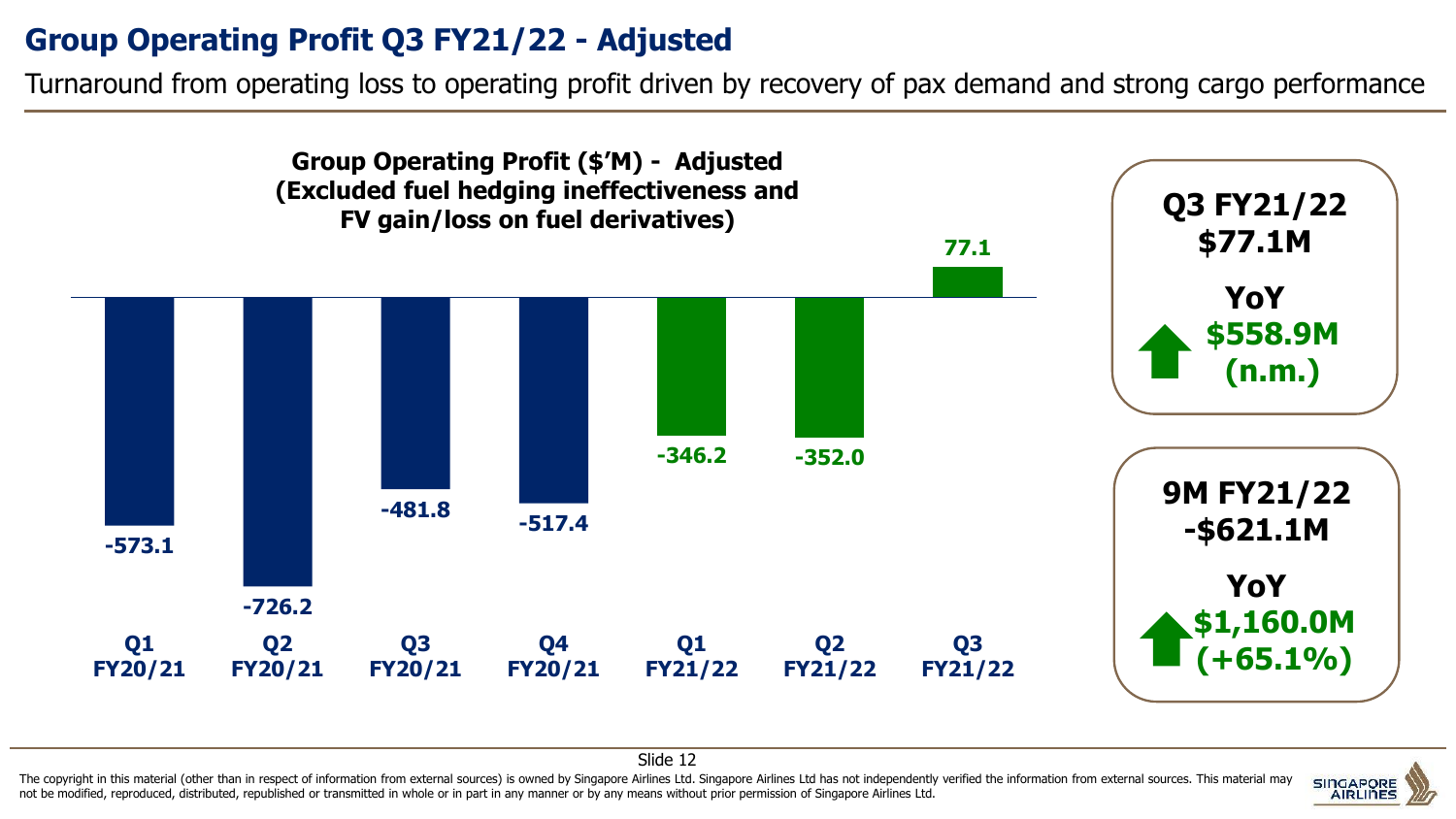### **Group Operating Profit Q3 FY21/22**

Turnaround in Group operating performance from operating loss to operating profit



#### The copyright in this material (other than in respect of information from external sources) is owned by Singapore Airlines Ltd. Singapore Airlines Ltd has not independently verified the information from external sources. T not be modified, reproduced, distributed, republished or transmitted in whole or in part in any manner or by any means without prior permission of Singapore Airlines Ltd.



Slide 13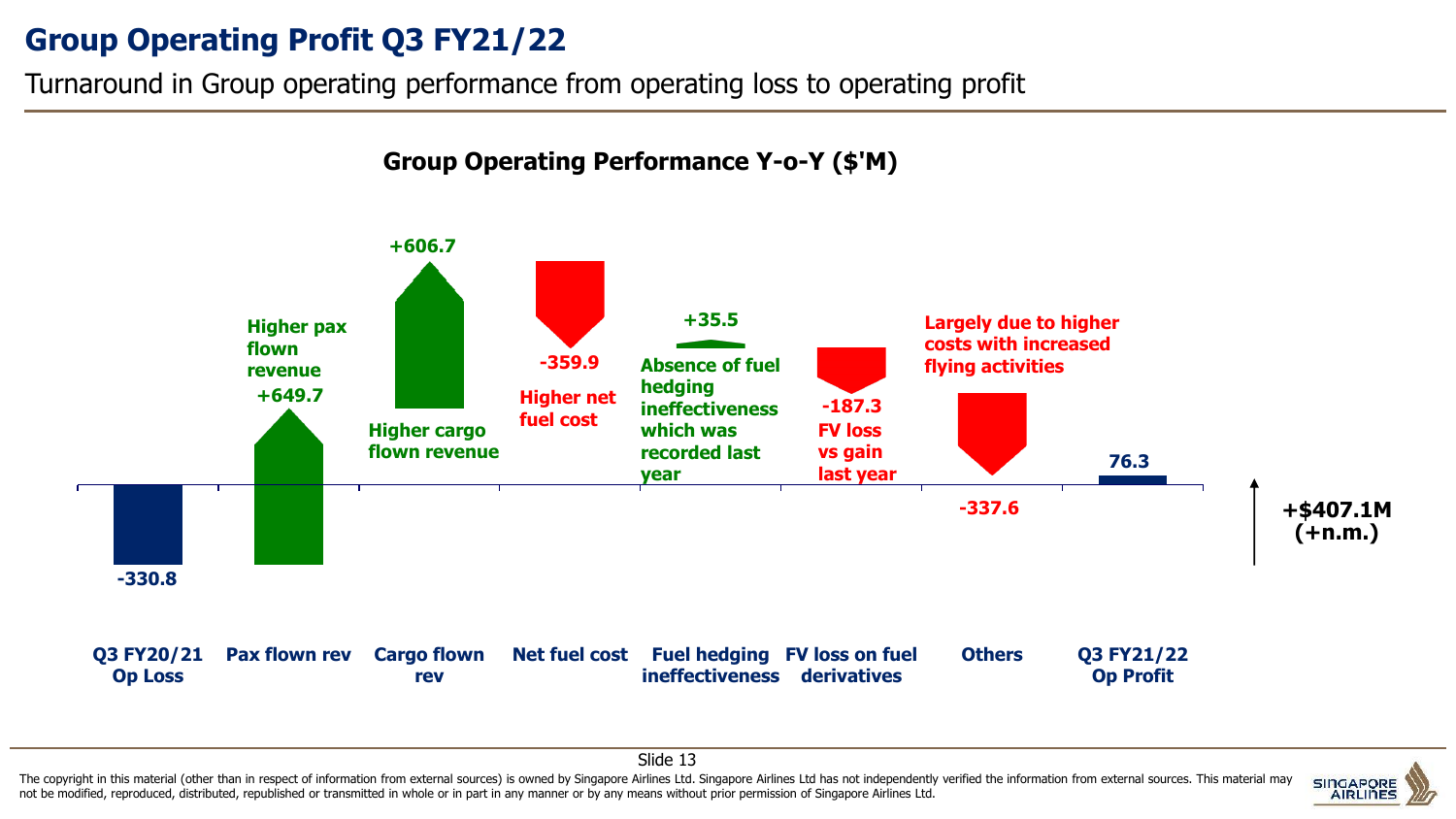|                                                             | Q <sub>3</sub><br><b>FY21/22</b><br>(S'M) | Q <sub>3</sub><br><b>FY20/21</b><br>(S'M) | Better/<br>(Worse)<br>\$M | Better/<br>(Worse)<br>(%) | <b>9M</b><br><b>FY21/22</b><br>(S'M) | <b>9M</b><br><b>FY20/21</b><br>(\$′M) | Better/<br>(Worse)<br>\$M | Better/<br>(Worse)<br>(9/0) |
|-------------------------------------------------------------|-------------------------------------------|-------------------------------------------|---------------------------|---------------------------|--------------------------------------|---------------------------------------|---------------------------|-----------------------------|
| <b>Full-service carrier</b><br><b>SINGAPORE</b><br>AIRLINES | <b>190.0</b>                              | (225.9)                                   | 415.9                     | n.m.                      | (196.5)                              | (1,661.3)                             | 1,464.8                   | 88.2                        |
| scoot<br><b>Low-cost carrier</b>                            | (102.1)                                   | (99.3)                                    | (2.8)                     | (2.8)                     | (319.1)                              | (513.0)                               | 193.9                     | 37.8                        |
| <b>SIAEC Group</b><br><b>SIA ENGINEERIT</b><br>COMPANY      | (7.9)                                     | (3.1)                                     | (4.8)                     | (154.8)                   | (14.6)                               | (27.7)                                | 13.1                      | 47.3                        |

The copyright in this material (other than in respect of information from external sources) is owned by Singapore Airlines Ltd. Singapore Airlines Ltd has not independently verified the information from external sources. T not be modified, reproduced, distributed, republished or transmitted in whole or in part in any manner or by any means without prior permission of Singapore Airlines Ltd.



Slide 14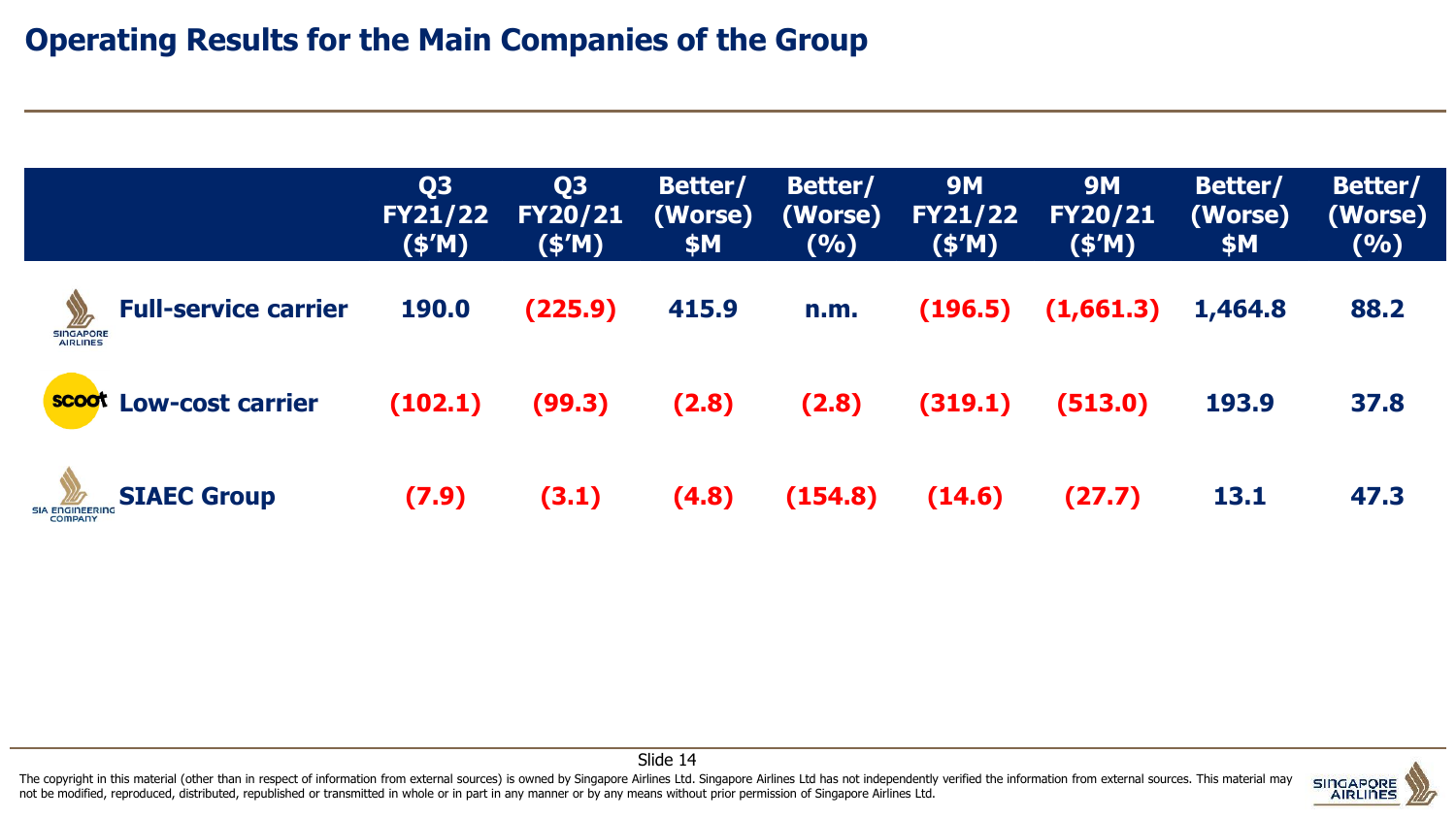**Group Net Profit Q3 FY21/22**

SIA Group posts first quarterly net profit since onset of Covid-19 pandemic





Slide 15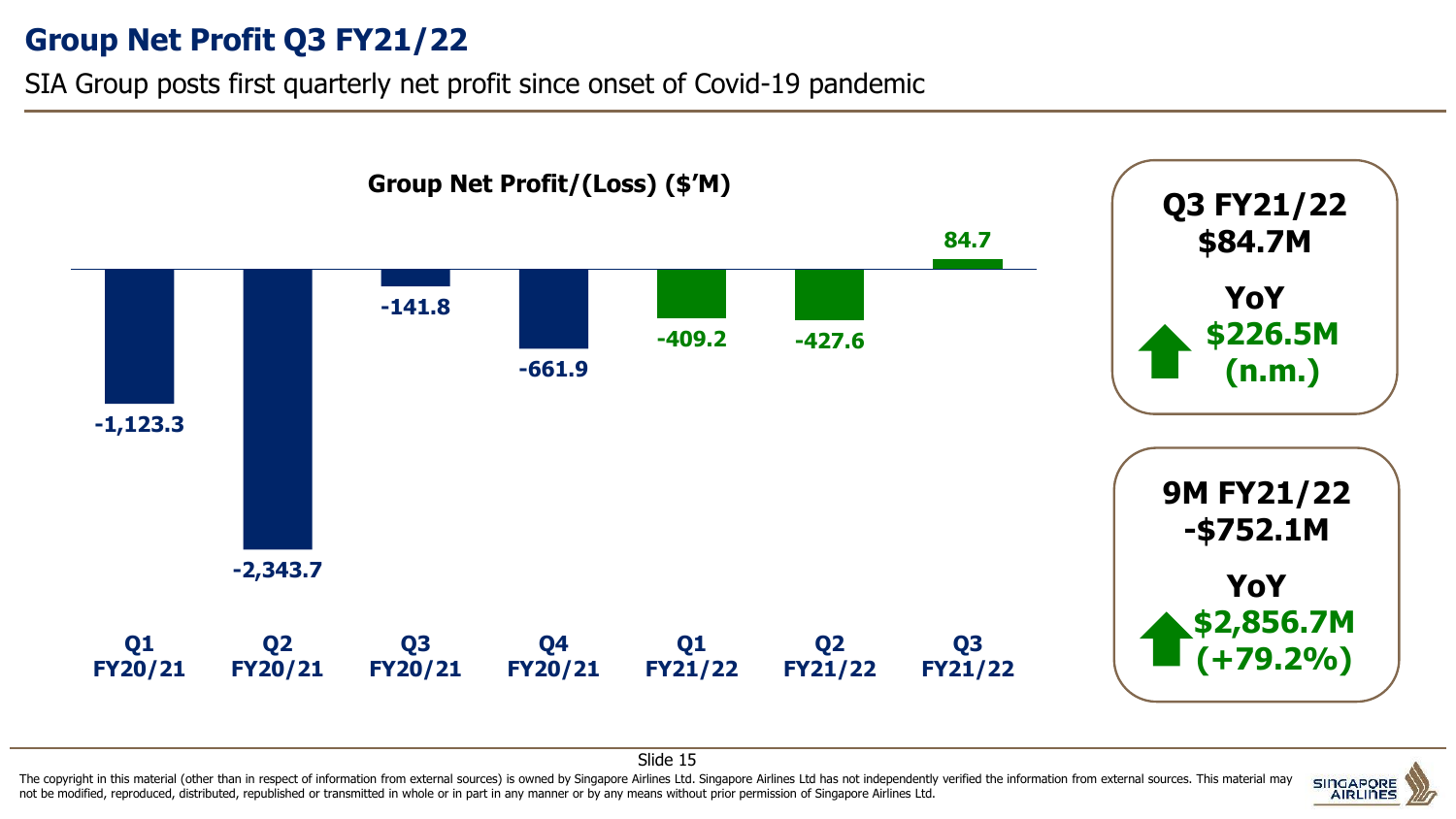### **Group Net Profit Q3 FY21/22**

SIA Group posts first quarterly net profit since onset of Covid-19 pandemic





Slide 16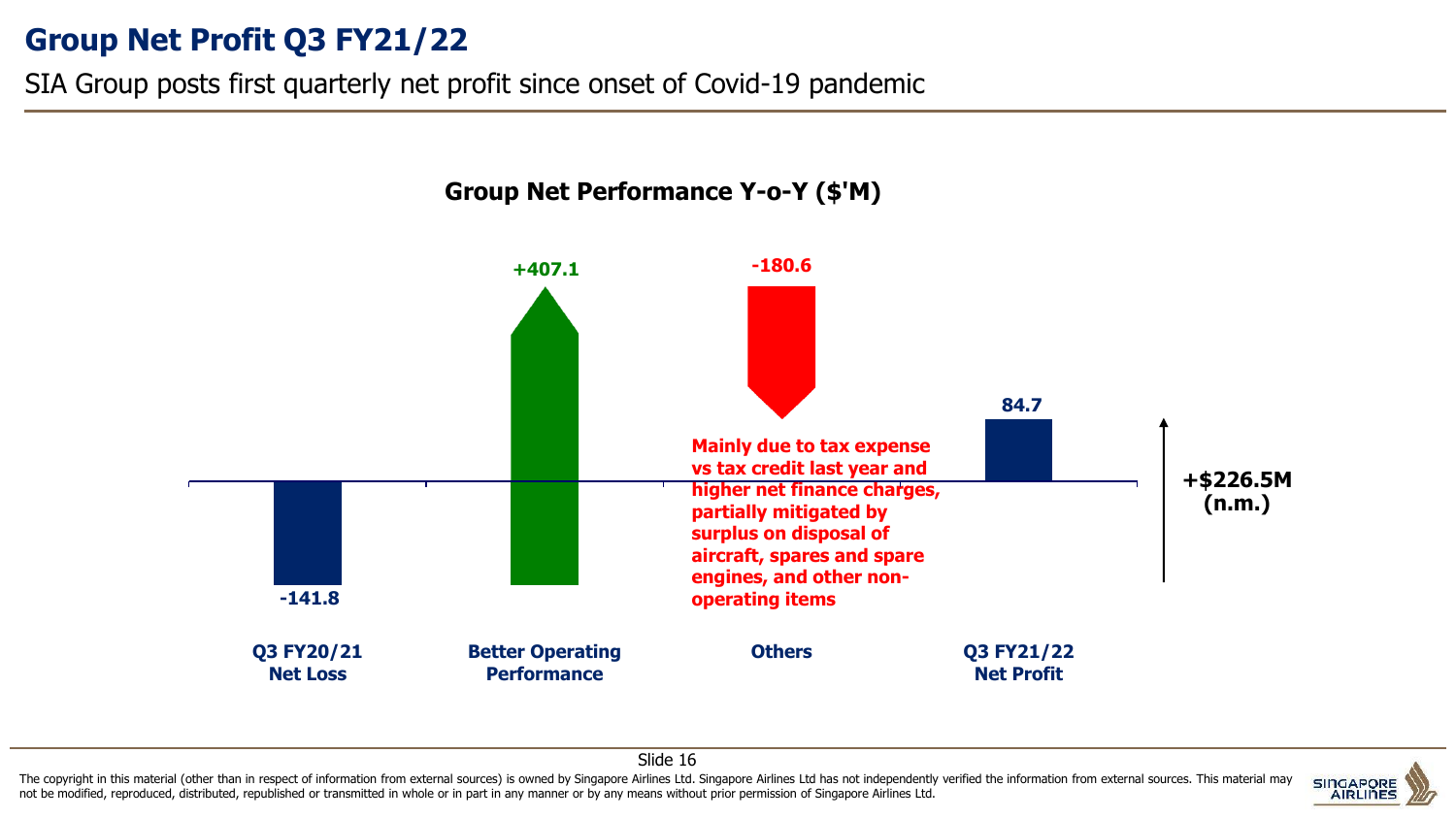#### **Group Financial Results**

|                                   | Q3 FY21/22 | Q3 FY20/21   |
|-----------------------------------|------------|--------------|
| Earnings/(Loss) per share (cents) |            |              |
| - Basic R1                        | 1.3        | $(2.9)^{R2}$ |
| - Adjusted Basic R3               | 2.9        | (4.2)        |
| - Diluted R4                      | 1.3        | $(2.9)^{R2}$ |
| <b>EBITDA (\$ million) R5</b>     | 684.7      | 137.8        |
| <b>EBITDA margin (%) R6</b>       | 29.6       | 12.9         |

R1 Earnings/(Loss) per share (basic) is computed by dividing profit/(loss) attributable to owners of the Company by the weighted average number of ordinary shares in issue less treasury shares, assuming the conversion of all mandatory convertible bonds in accordance with IAS 33 Earnings Per Share.

R<sub>2</sub> With the completion of the mandatory convertible bonds on 24 June 2021, prior year comparatives for loss per share were restated per IAS 33 through retrospective application of a bonus factor to the average weighted number of shares. The bonus factor is derived from the division of fair value per share immediately before the exercise of rights by the theoretical ex-rights fair value.

R3 Earnings/(Loss) per share (adjusted basic) is computed by dividing profit/(loss) attributable to owners of the Company by the weighted average number of ordinary shares in issue less treasury shares, assuming the redemption of all mandatory convertible bonds. The prior year comparatives have been restated through the application of a bonus factor as described above.

 $R4$  Earnings/(Loss) per share (diluted) is computed by dividing profit/(loss) attributable to owners of the Company by the weighted average number of ordinary shares in issue less treasury shares, adjusted for the dilutive effect of the vesting of all outstanding share-based incentive awards granted, in accordance with IAS 33.

<sup>R5</sup> EBITDA denotes earnings before interest, taxes, depreciation, and amortisation.

R6 EBITDA margin is computed by dividing EBITDA by the total revenue.

Slide 17

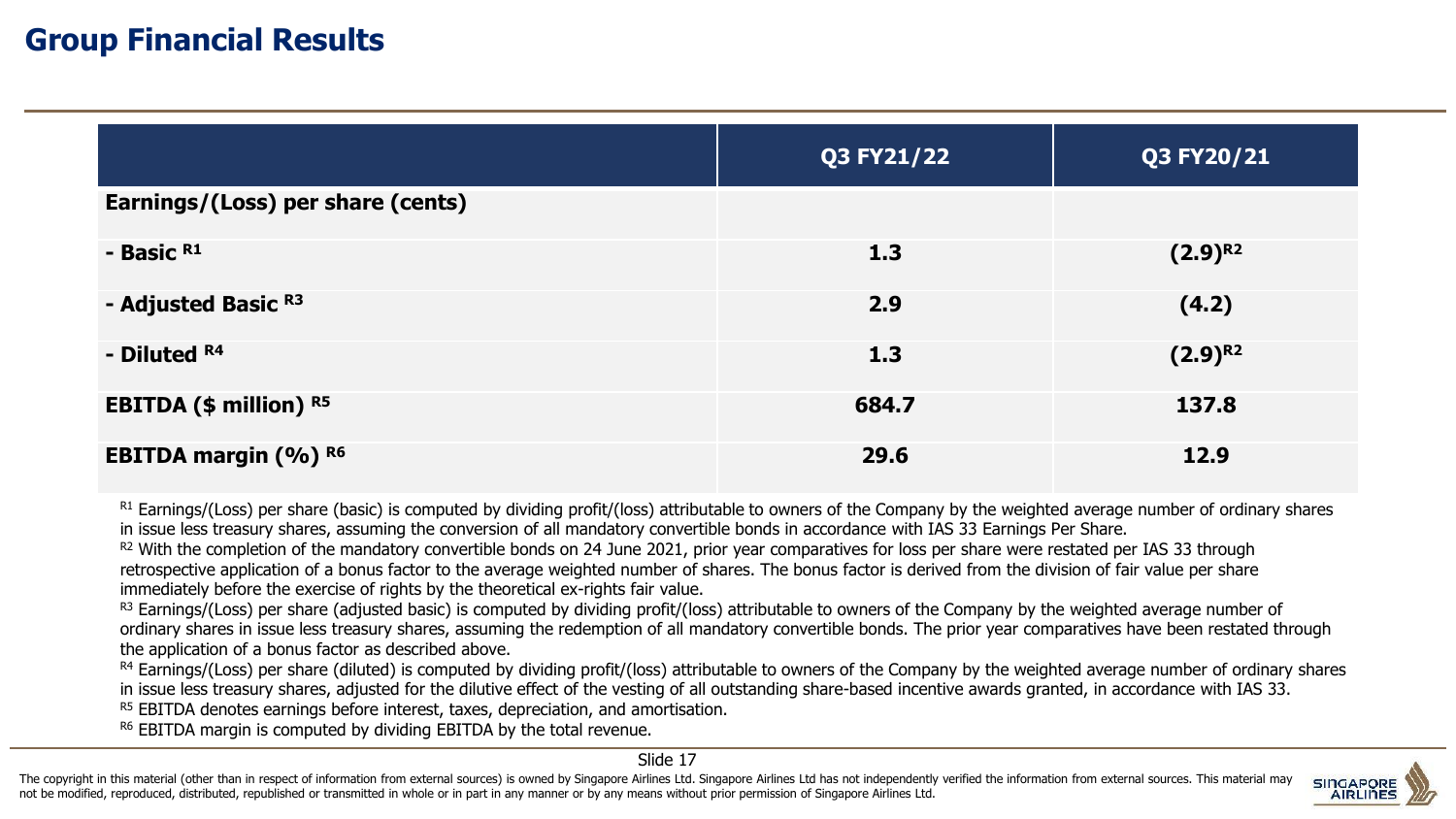#### **Group Financial Position**

|                                                     | As at 31 December 2021 | <b>As at 31 March 2021</b> |
|-----------------------------------------------------|------------------------|----------------------------|
| Total assets (\$'M)                                 | 45,011.2               | 37,581.3                   |
| Total debt (\$'M)                                   | 14,880.4               | 14,336.9                   |
| Total cash and bank balances (\$'M)                 | 12,143.8               | 7,783.0                    |
| Total liabilities (\$'M)                            | 22,505.3               | 21,303.2                   |
| Equity attributable to Owners of the Company (\$'M) | 22,119.0               | 15,905.9                   |
| Debt : Equity ratio (times) <sup>R1</sup>           | 0.67                   | 0.90                       |
| Net Asset Value Per Share (\$)R2                    | 7.45                   | 5.36                       |
| Adjusted Net Asset Value Per Share (\$)R3           | 3.35                   | 3.60                       |

 $R1$  Total debt : equity ratio is total debt divided by equity attributable to owners of the Company.

R2 Net asset value per share is computed by dividing equity attributable to owners of the Company by the number of ordinary shares in issue less treasury shares.

R3 Adjusted net asset value per share is computed by dividing equity attributable to owners of the Company by the number of ordinary shares in issue less treasury shares, assuming the conversion of all mandatory convertible bonds and convertible bonds.

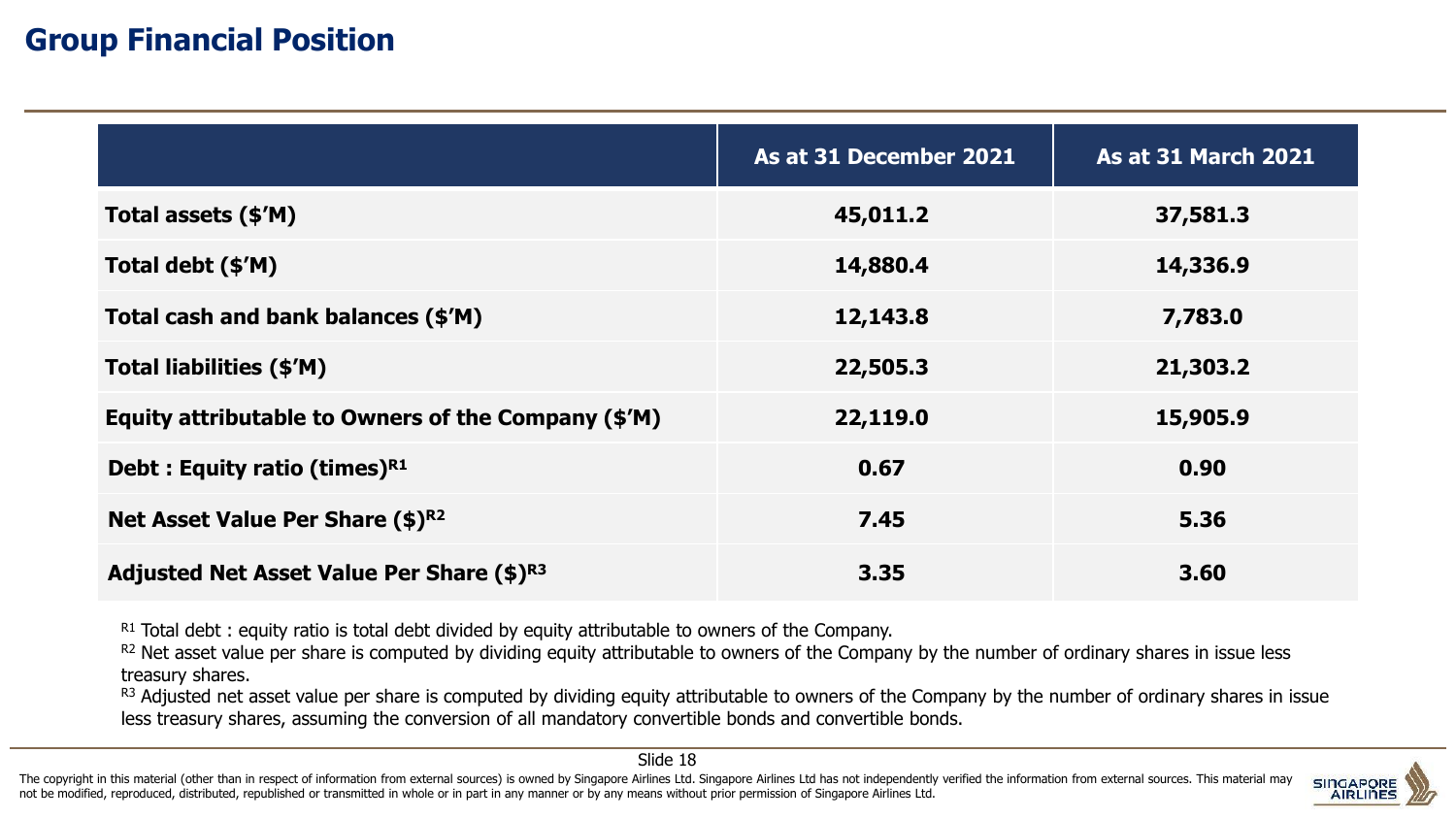# **PAVING THE WAY AHEAD**

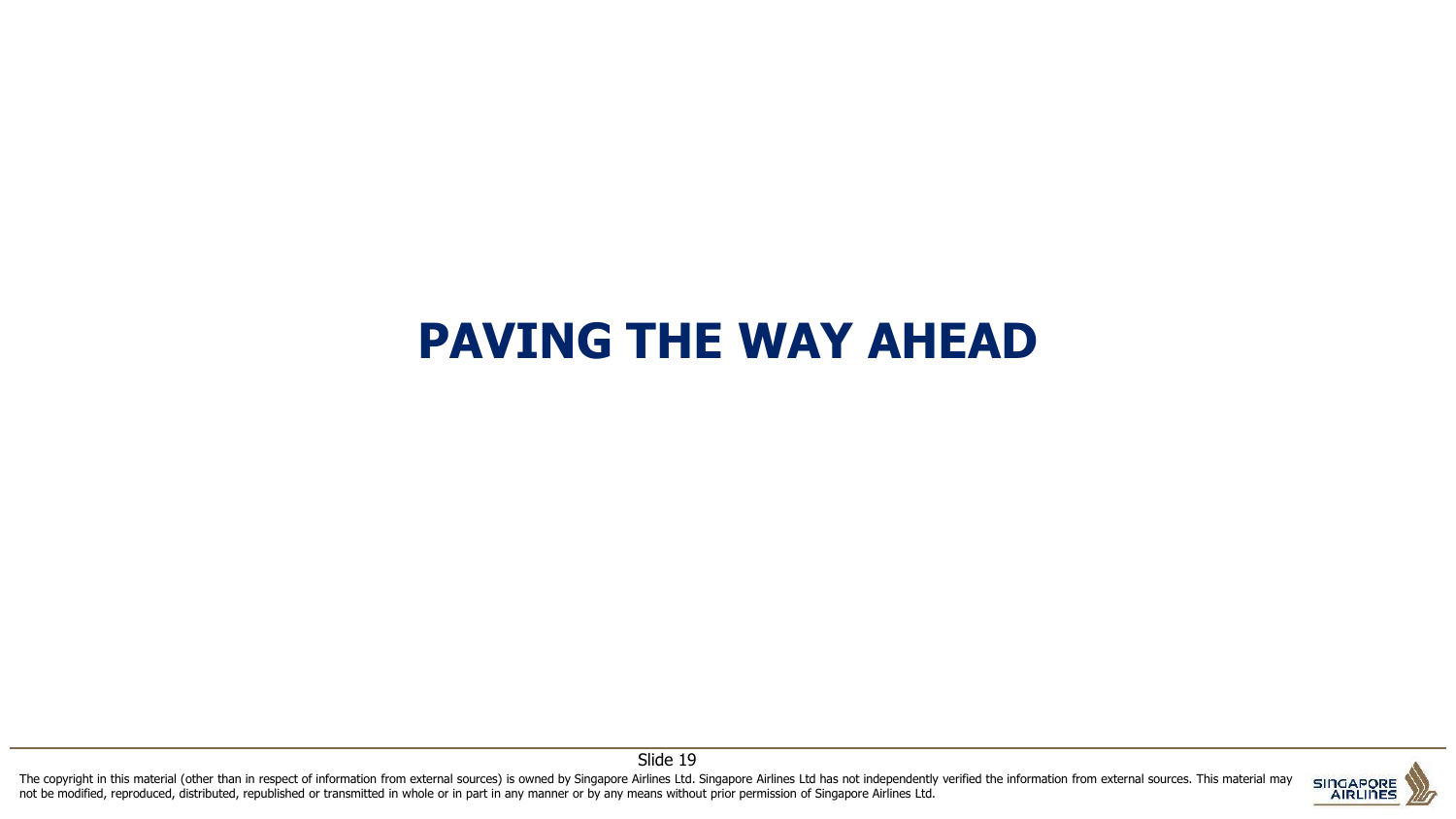#### **Managing an Unprecedented Crisis**

Strong liquidity strengthens the Group's financial foundation

| <b>Additional</b>          | <b>S\$15.0B</b> | From shareholders, through Rights<br>Issue of shares and MCBs    |
|----------------------------|-----------------|------------------------------------------------------------------|
| liquidity raised           | <b>S\$2.1B</b>  | Aircraft secured financing                                       |
| since<br><b>1 Apr 2020</b> | <b>S\$2.0B</b>  | Sale-and-leaseback of 11 aircraft                                |
| <b>S\$22.4B</b>            | <b>S\$2.8B</b>  | Issuance of convertible bonds and<br>notes                       |
|                            | <b>S\$0.5B</b>  | New committed lines of credit <sup>*</sup> and<br>unsecured loan |
|                            |                 |                                                                  |
| Committad I ACc            | C¢1 7D          | Renewed existing committed lines of                              |

#### **Successfully raised a seven-year US\$600 million (~S\$810 million) bond in January 2022**

▪ SIA's second US dollar-denominated bond issue

**EXTERGHEED FIGHTS Incredict** Figures Strong financial position enables the Group to make strategic investments to secure its industry-leading position

| <b>Committed LOCs</b> |
|-----------------------|
| (untapped)            |
| <b>S\$2.1B</b>        |

**S\$1.7B** Renewed existing committed lines of credit

**S\$0.4B** New committed lines of credit\*

\*Refers to the same newly committed LOCs

Slide 20

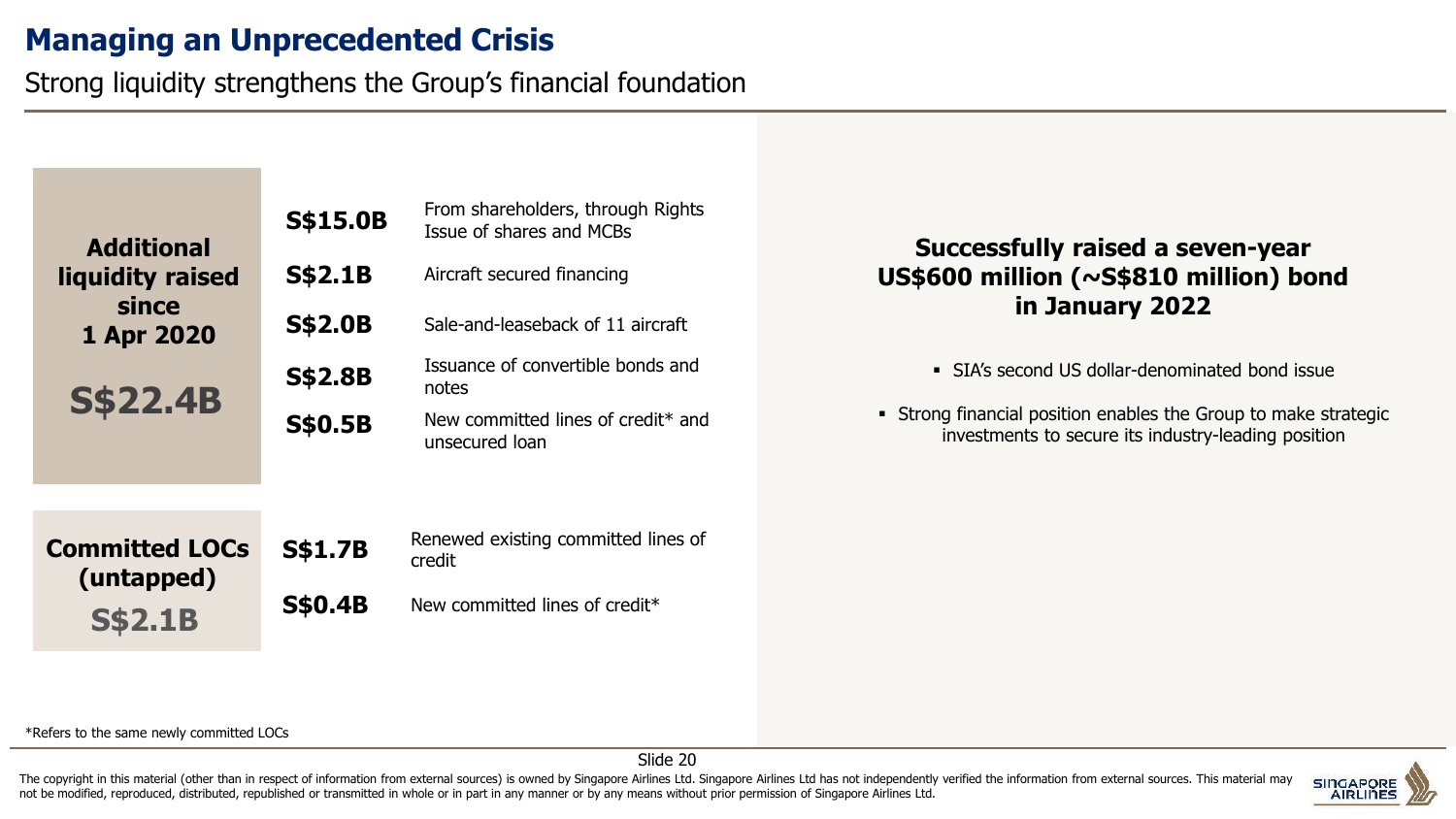#### **Managing an Unprecedented Crisis**

Stronger operating performance for the third quarter led to an operating cash surplus for 9M FY21/22



\*Operating cashflows includes net cash provided by operating activities and repayment of lease liabilities, and excludes proceeds from forward sales. Line is best-fit for illustration purposes only.

Slide 21

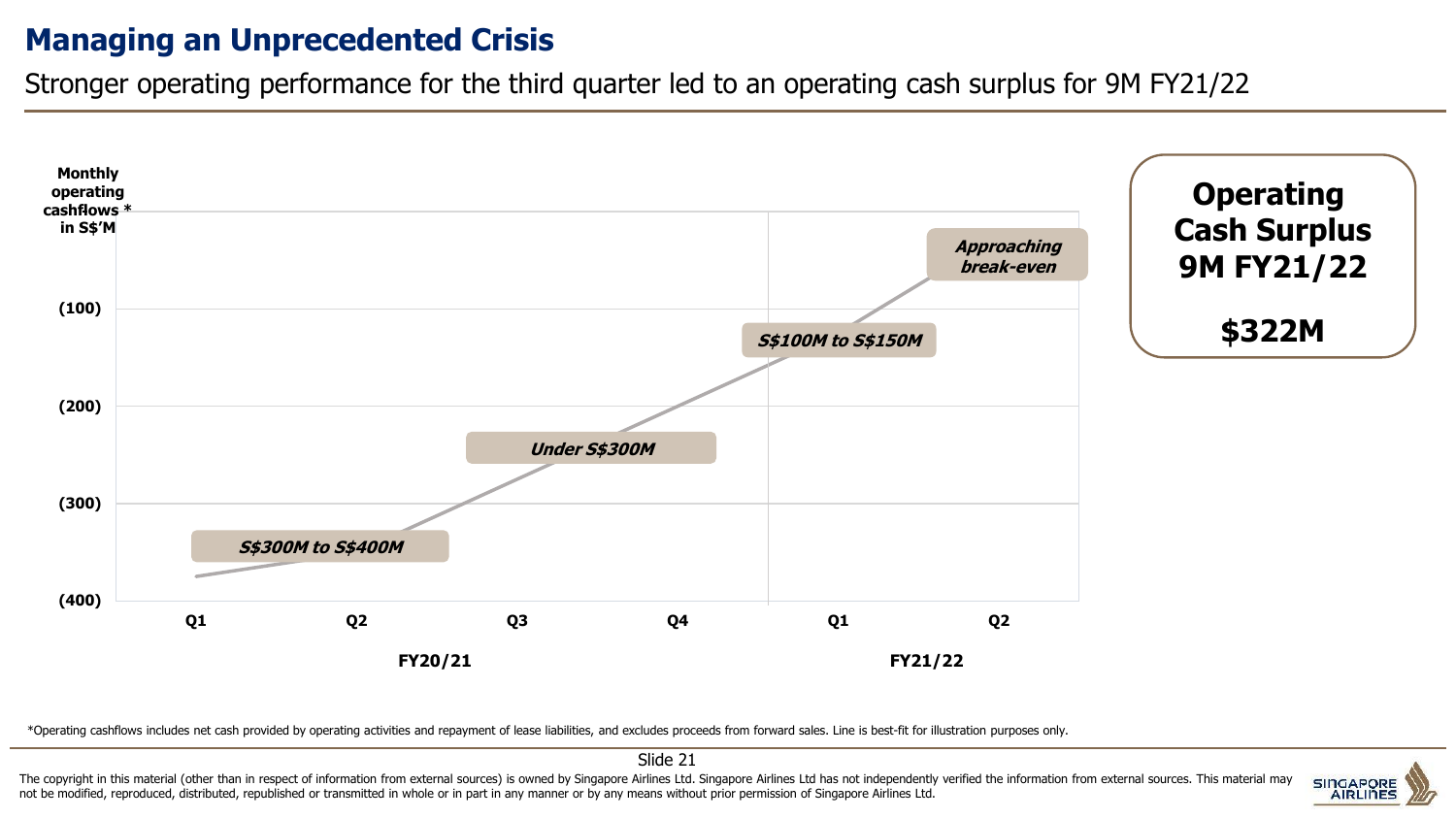#### **Moving Nimbly to Seize Opportunities**

We work closely with all the relevant authorities to re-start travel in a safe and calibrated manner



#### **SIA Group's VTL network will progressively expand to include 49 cities in 25 countries**

Australia, Brunei, Cambodia, Canada, China (Hong Kong), Denmark, France, Germany, India, Indonesia, Italy, Malaysia, the Maldives, the Netherlands, the Philippines, Saudi Arabia, Spain, South Korea, Sri Lanka, Switzerland, Thailand, Turkey, UAE, UK, USA

- Expansion of VTL destinations represents a **meaningful restart of travel**
- Strong booking demand observed, especially in **premium cabins**
- SIA and Scoot will also **step-up frequencies** on flights between Singapore and several existing VTL destinations





Slide 22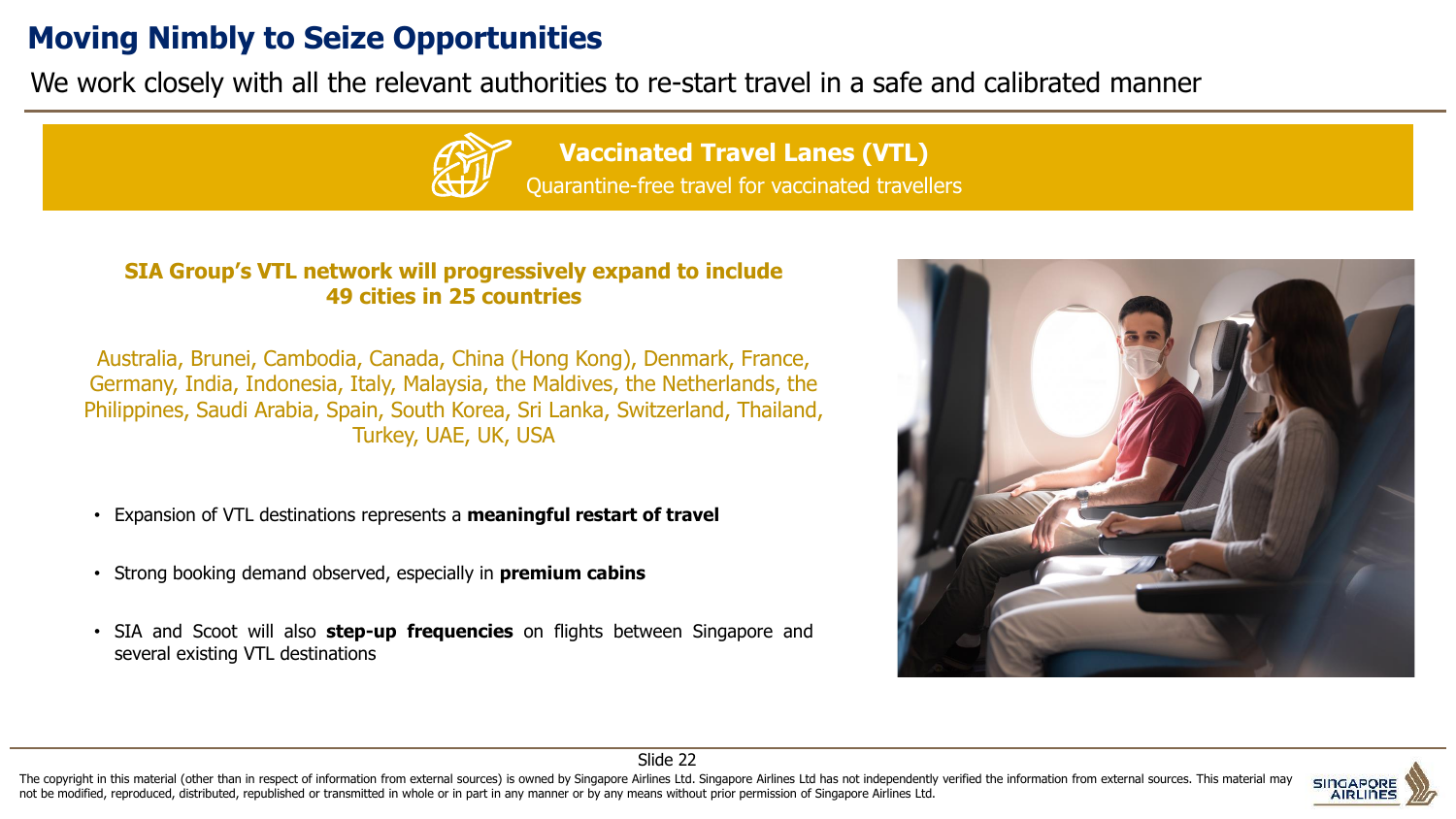#### **Moving Nimbly to Seize Opportunities**

We will continue to proactively capture revenue opportunities



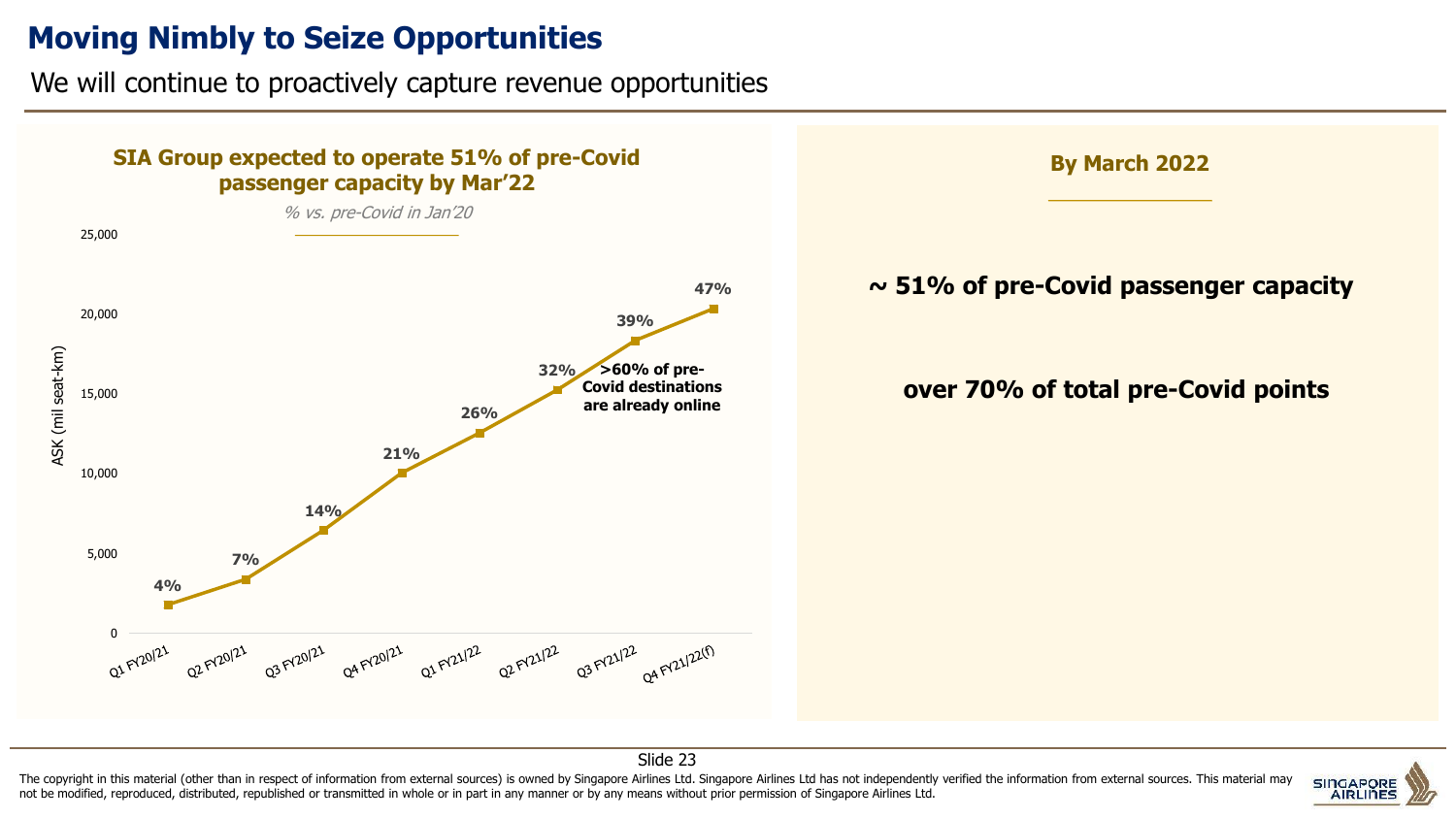#### **Preparing to Emerge Stronger**

Aggressively capturing cargo momentum to tap on strong cargo demand

#### **Operated cargo-only passenger flights to supplement fall in bellyhold capacity**



**Pre-Covid Capacity(1) 74% restored in Q3 FY21/22**

> **76% restored in Jan'22**

**Record-high cargo revenue achieved in Q3 FY21/22**

Continued operations of 2x SIA 773ER and 2x Scoot A320neos as

**Removed aircraft seats** 

**to load cargo in cabin** 

# **converted freighters** to capture **ad-hoc charter opportunities**

#### **Launched new products to capture new verticals**



**1st airline in Southeast Asia** to obtain IATA CEIV Fresh certification

| SINGAPORE AIRLINES CARGO |  |
|--------------------------|--|
| <b>THRUFRESH</b>         |  |

Launched new service to transport **time- and temperature- sensitive perishables** with speed and reliability



Joins THRUCOOL, a cold chain airfreight service launched in 2018 that transports **high value, time-sensitive and temperature-controlled pharmaceuticals**

(1) pre-Covid refers to Jan'20